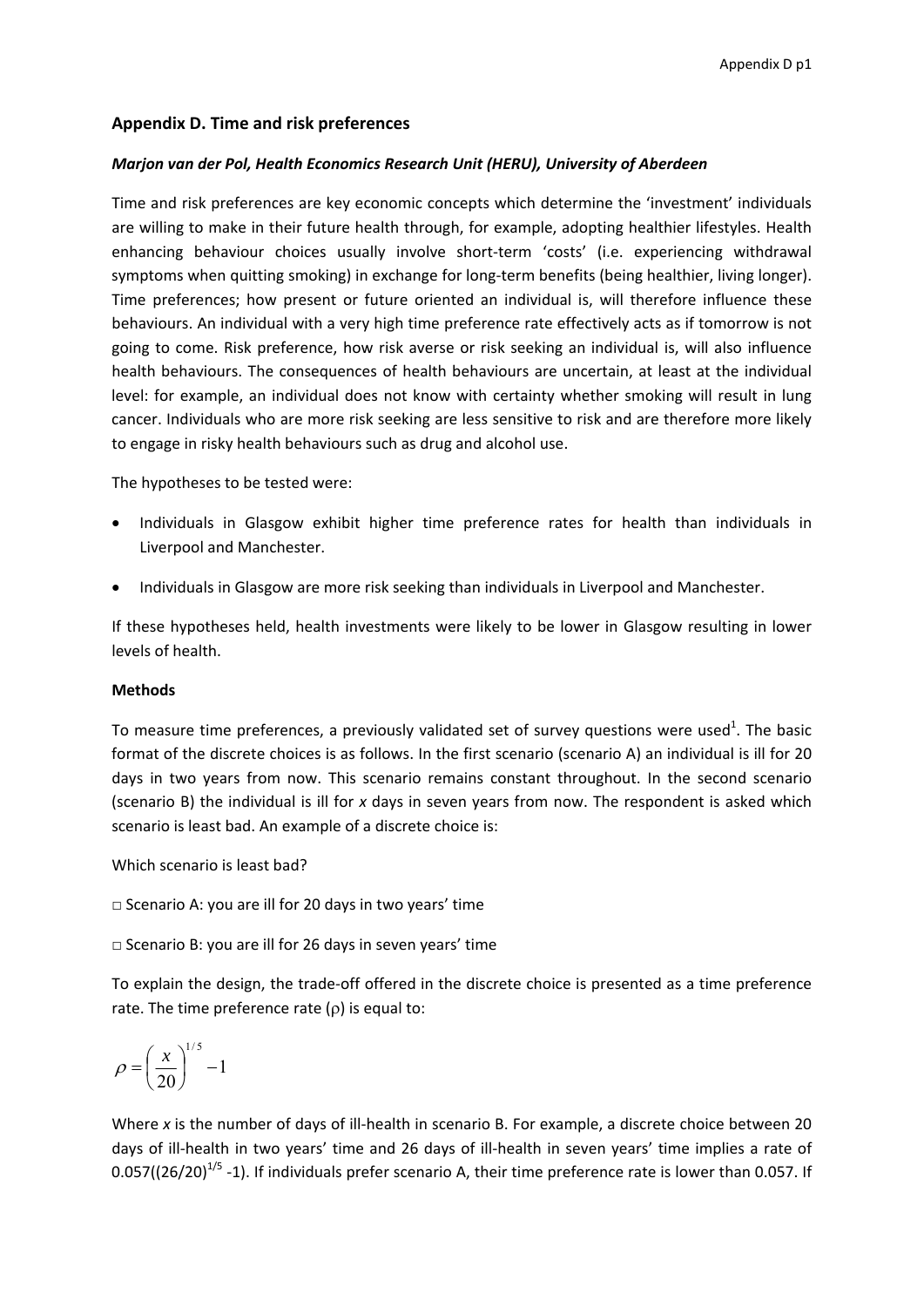individuals prefer scenario B their time preference rate is higher than 0.057. After the initial discrete choice, the individual is presented with follow‐up choices to establish the range within which their indifference point lies. The implied discount rate in a follow‐up choice depends on the answer to the previous choice. If an individual prefers scenario A to scenario B, the follow‐up choice will imply a lower discount rate. If an individual prefers scenario B to scenario A, the follow‐up choice will imply a higher discount rate. The individuals are presented with additional follow-up choices until their responses indicate an implied time preference rate within an arbitrarily chosen interval of 0.0174, or their responses indicate an implied time preference rate less than ‐0.083 or greater than 0.196: findings from previous research in a representative sample of the general public using similar questions suggest that around 70% of sample have implied time preference rates within this range. Around 5% have rates less than -0.0830 and around 25% have rates greater than 0.1960<sup>2</sup>. Figure D1 (at the end of this Appendix) shows the structure of the questions. Three different periods of delay are used: now to five years in the future; two to seven years in the future and two to 11 years in the future.

The same health state used in the study by Cairns and van der Pol  $(2004)^1$  was used in the three-city survey: chronic fatigue syndrome. This is thought to be not too severe a condition, but equally one not regarded as minor. It was described as follows: *You will experience a spell of ill health in which you will suffer from muscle and joint pain, headaches and unrefreshing sleep. You will also have impaired concentration severe enough to cause you problems with performing your usual activities (e.g. study, housework, family or leisure activities).*

Risk preferences were elicited using a commonly used general risk question. The question asked individuals how willing they were to take risks in general. Individuals indicated their willingness on a scale from 0 to 10.

Regression analysis was used to explore whether time preferences varied by city whilst controlling for age, gender, education, social class, marital status and religion. Based on estimates from previous studies<sup>1</sup>, it was expected that some individuals would have implied rates larger than the highest implied time preference rate offered (0.1960). Censored regression techniques, Tobit, were used to allow for the right censoring<sup>[1](#page-1-0)</sup>.

Regression analysis was also used to explore whether risk preferences varied by city whilst controlling for the effects of the same co-variates as above (age, gender, education, social class, marital status and religion). Ordered probit regression was used to allow for the ordinal categorical nature of the dependent variable.

# **Results**

1

The questionnaire was designed such that time preference rates between ‐0.0830 and 0.1960 would be observed. It was expected that around 70% of the sample have implied time preference rates within this range. Table D1 shows the distribution of responses over three categories: always chose nearest option (rate unobserved <‐0.0830); always chose delayed option (rate unobserved >0.1960); and chose within range of ‐0.0830 and 0.1960.

<span id="page-1-0"></span> $1$  Left censoring was not considered as it was expected that only a small number of individuals would have time preference rates smaller than the lowest rate offered (‐0.0830).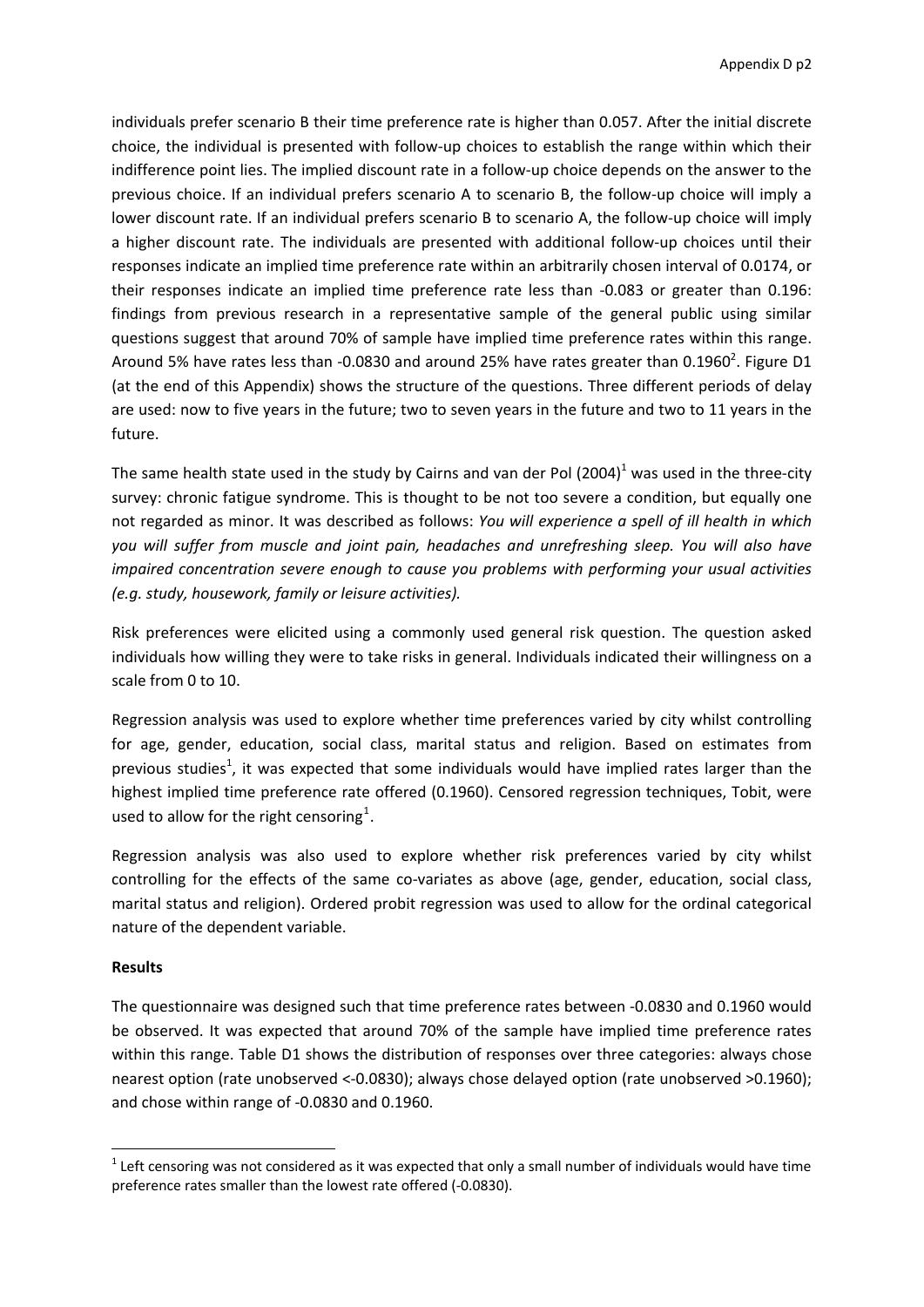|                                             | Glasgow |      | Liverpool |      | Manchester |      |
|---------------------------------------------|---------|------|-----------|------|------------|------|
|                                             | N       | %    | N         | %    | N          | %    |
| Delay $0 \rightarrow 5$                     |         |      |           |      |            |      |
| All immediate                               |         |      |           |      |            |      |
| Rate < - 0.0830                             | 677     | 52.5 | 506       | 42.1 | 353        | 29.1 |
| All delayed                                 |         |      |           |      |            |      |
| Rate > 0.1960                               | 176     | 13.7 | 349       | 29.0 | 386        | 31.9 |
| Observed within range                       |         |      |           |      |            |      |
| $-0.0830$ <rate> <math>0.1960</math></rate> | 433     | 33.6 | 347       | 28.9 | 456        | 37.7 |
| Missing                                     | 3       |      | 0         |      | 16         |      |
| Delay 2 $\rightarrow$ 7                     |         |      |           |      |            |      |
| All immediate                               |         |      |           |      |            |      |
| Rate < -0.0830                              | 691     | 53.6 | 487       | 40.5 | 354        | 29.2 |
| All delayed                                 |         |      |           |      |            |      |
| Rate > 0.1960                               | 175     | 13.6 | 351       | 29.2 | 390        | 32.2 |
| Observed within range                       |         |      |           |      |            |      |
| $-0.0830 <$ rate $> 0.1960$                 | 420     | 32.6 | 364       | 30.3 | 449        | 37.1 |
| Missing                                     | 3       |      | 0         |      | 18         |      |
| Delay $2 \rightarrow 11$                    |         |      |           |      |            |      |
| All immediate                               |         |      |           |      |            |      |
| Rate < - 0.0830                             | 712     | 55.2 | 439       | 36.5 | 342        | 28.2 |
| All delayed                                 |         |      |           |      |            |      |
| Rate > 0.1960                               | 152     | 11.8 | 307       | 25.5 | 347        | 28.7 |
| Observed within range                       |         |      |           |      |            |      |
| $-0.0830 <$ rate $> 0.1960$                 | 422     | 32.7 | 456       | 37.9 | 504        | 41.6 |
| Missing                                     | 3       |      | 0         |      | 18         |      |

**Table D1. Distribution of responses across three periods of delay.**

A relatively large number of respondents always chose the immediate option. Over half of the individuals in Glasgow followed this pattern of response. This pattern of response implies a very low, negative time preference (lower than ‐0.0830). Negative time preferences are not uncommon in the health literature and some individuals may, knowing that they have to be ill, prefer to experience it sooner rather than later. However, the proportion of individuals with a negative time preference was unusually high in this study<sup>3</sup>.

To explore the validity of the responses analysis was undertaken to identify which individual characteristics were associated with always choosing the more immediate option across the three questions (N=1259). The results below (Table D2) show a strong education effect which may suggest that cognitive complexity may have resulted in this pattern of response. The results also show that individuals with no religious affiliation were less likely to always choose the immediate option. It could be hypothesised that individuals may not have been willing to engage in the exercise due to their religious beliefs (for example, they may have felt it was up to God what happens, not them): this has also been found in the health valuation literature<sup>4</sup>. Respondents over 64 years of age were also less likely to always choose the more immediate option.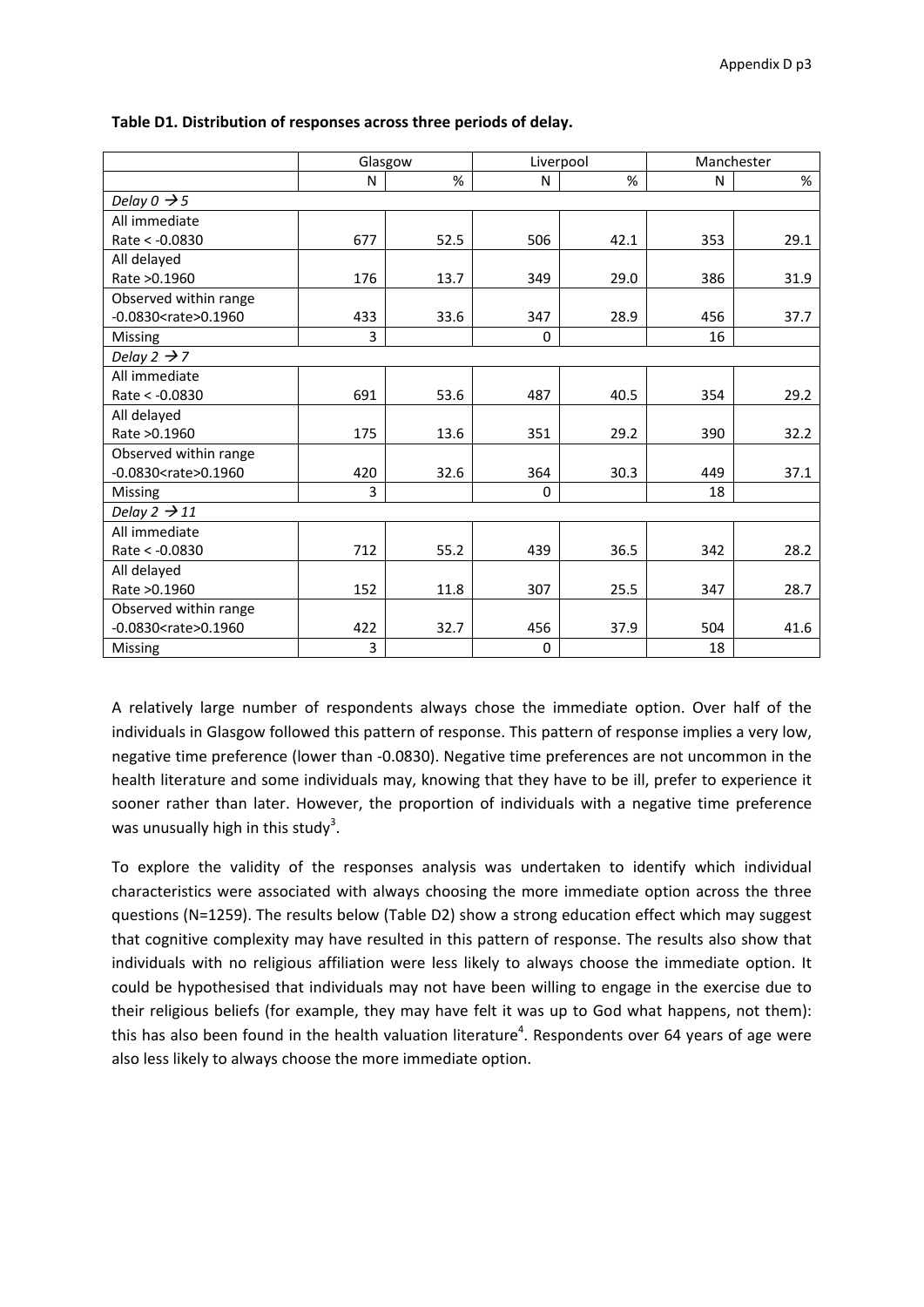|                      | <b>Coefficient</b> | t-value           |
|----------------------|--------------------|-------------------|
| Liverpool            | $-0.850$           | $-9.44$           |
| Manchester           | $-1.141$           | $***$<br>$-11.84$ |
| Age 30-44            | $-0.004$           | $-0.04$           |
| Age 45-64            | $-0.050$           | $-0.46$           |
| Age 65+              | $-0.387$           | $-3.22$           |
| Female               | 0.112              | 1.45              |
| University education | $-0.279$           | $-2.20$           |
| Unemployed           | 0.017              | 0.14              |
| Social class I&II    | 0.003              | 0.03              |
| Non-British          | $-0.040$           | $-0.35$           |
| Married              | 0.001              | 0.02              |
| No religion          | $-0.393$           | ***<br>$-4.56$    |
| Constant             | 0.116              | 0.95              |
| Ν                    | 3,454              |                   |
| Pseudo $R^2$         | 0.0463             |                   |

**Table D2. Factors associated with always choosing immediate option.**

\*\*\*statistically significant at 1% level; \*\*statistically significant at 5% level; \*statistically significant at 10% level.

Table D3 shows the regression results excluding observations where individuals always chose the immediate option. The regression analysis tests whether Glasgow respondents differed from those of the other two cities in terms of implied time preference rate, after controlling for socioeconomic characteristics. The results show that contrary to the main hypothesis, individuals in Glasgow have a lower implied time preference rate compared with Manchester and Liverpool.

#### **Table D3. Regression results time preference rate.**

|                             | <b>Coefficient</b> | t-value          |
|-----------------------------|--------------------|------------------|
| Liverpool                   | 0.045              | 6.67             |
| Manchester                  | 0.026              | ***<br>3.74      |
| Delay from now to two years | 0.005              | **<br>1.99       |
| Delay from two to 11 years  | $-0.019$           | $-9.46***$       |
| Age 30-44                   | 0.012              | 1.55             |
| Age 45-64                   | 0.026              | $3.36***$        |
| Age 65+                     | 0.068              | $7.68***$        |
| Female                      | $-0.001$           | $-0.13$          |
| University education        | $-0.040$           | $***$<br>$-5.04$ |
| Unemployed                  | 0.002              | 0.21             |
| Social class I&II           | $-0.005$           | $-0.58$          |
| Non-British                 | 0.010              | 1.23             |
| Married                     | $-0.002$           | $-0.39$          |
| No religion                 | $-0.026$           | $-4.24$          |
| Constant                    | 0.111              | 12.09            |
| Ν                           | 6,102              |                  |

\*\*\*statistically significant at 1% level; \*\*statistically significant at 5% level; \*statistically significant at 10% level.

To check the robustness of the results, the analysis was rerun for university‐educated individuals only. It could be argued that cognitive complexity had less of an impact on responses for these individuals and the results in Table D2 do indeed show that individuals with a university education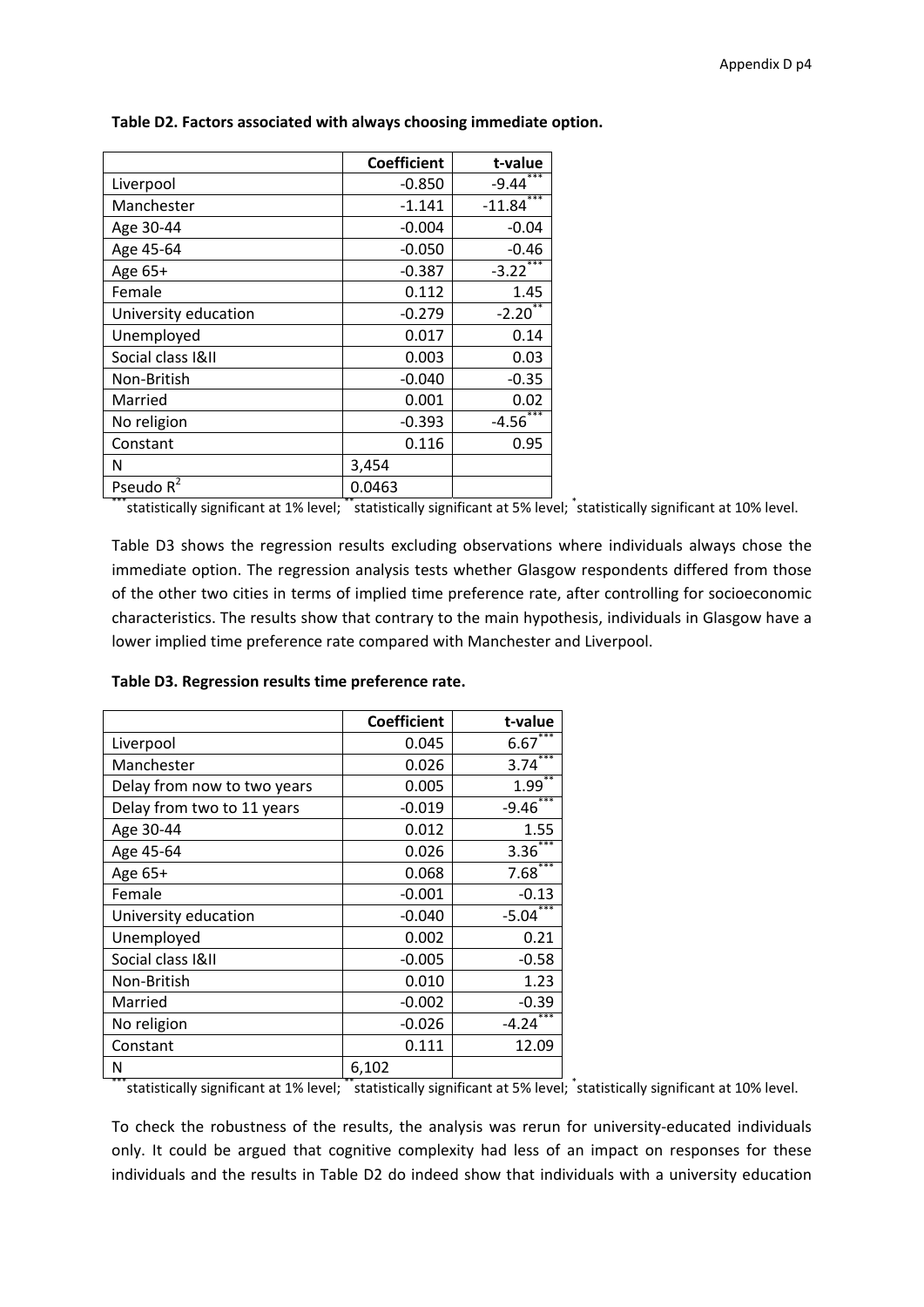were less likely to always choose the immediate option. The results of the reanalysis in Table D4 show that individuals in Glasgow still had a lower implied time preference rate compared with Liverpool but the difference was significant at a 10% level only. The difference in time preference rates between Glasgow and Manchester was no longer statistically significant. The analysis was also rerun for the full sample of university-educated individuals including responses where individuals always chose the immediate option (N=506). The main results held with individuals in Glasgow having a lower implied time preference rate compared with Manchester and Liverpool.

|                             | <b>Excluding observations of</b><br>always immediate option |                      | <b>Full sample</b> |                       |
|-----------------------------|-------------------------------------------------------------|----------------------|--------------------|-----------------------|
|                             | <b>Coefficient</b>                                          | t-value              | <b>Coefficient</b> | t-value               |
| Liverpool                   | 0.027                                                       | $1.76^{*}$           | 0.082              | $3.29$ <sup>***</sup> |
| Manchester                  | 0.007                                                       | 0.46                 | 0.080              | $3.17***$             |
| Delay from now to two years | 0.001                                                       | 0.22                 | $-0.003$           | $-0.36$               |
| Delay from two to 11 years  | $-0.017$                                                    | $-3.31$              | $-0.008$           | $-1.25$               |
| Age 30-44                   | $-0.013$                                                    | $-0.86$              | 0.011              | 0.46                  |
| Age 45-64                   | 0.031                                                       | $1.81$ <sup>2</sup>  | $-0.005$           | $-0.19$               |
| Age 65+                     | 0.064                                                       | $2.41$ <sup>**</sup> | 0.052              | 1.24                  |
| Female                      | $-0.006$                                                    | $-0.54$              | $-0.005$           | $-0.24$               |
| Unemployed                  | 0.050                                                       | $1.77*$              | 0.071              | 1.31                  |
| Social class I&II           | $-0.004$                                                    | $-0.33$              | $-0.009$           | $-0.43$               |
| Non-British                 | 0.024                                                       | 1.56                 | 0.001              | 0.04                  |
| Married                     | $-0.001$                                                    | $-0.04$              | 0.032              | 1.54                  |
| No religion                 | 0.001                                                       | 0.07                 | 0.007              | 0.34                  |
| Constant                    | 0.075                                                       | 3.92                 | $-0.096$           | $-2.97$               |
| N                           | 804                                                         |                      | 1,310              |                       |

**Table D4. Regression results time preference rate – university‐educated only.**

\*\*\*statistically significant at 1% level; \*\*statistically significant at 5% level; \*statistically significant at 10% level.

Table D5 shows the mean risk preferences across the three cities. The table shows that individuals in Glasgow and Manchester were more risk seeking on average (more willing to take risk) compared with Liverpool. Risk preferences were similar across Glasgow and Manchester.

# **Table D5. Risk preferences.**

|            | N     | Mean |
|------------|-------|------|
| Glasgow    | 1,288 | 5.80 |
| Liverpool  | 1.202 | 5.15 |
| Manchester | 1.211 | 5.81 |

Table D6 shows the regression results for risk preferences. The results show that individuals in Liverpool and Manchester were more risk averse compared with those in Glasgow after controlling for age, gender, education, social class, unemployed, nationality and marital status. Individuals in Glasgow were more risk seeking than individuals in Liverpool and Manchester. The difference between Glasgow and Manchester was significant at a 10% level only.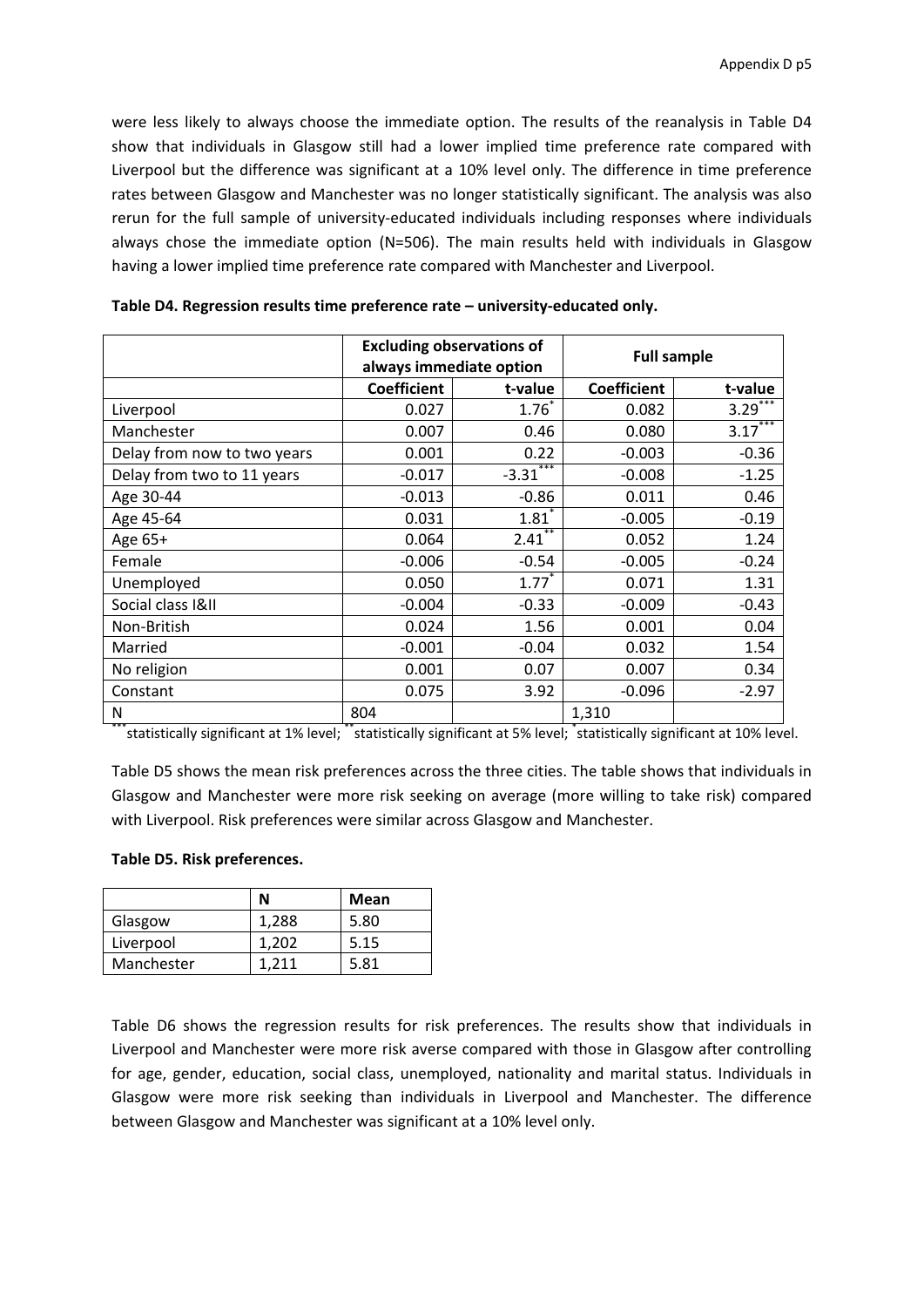|                      | <b>Coefficient</b> | t-value                |
|----------------------|--------------------|------------------------|
| Liverpool            | $-0.198$           | $-4.58$                |
| Manchester           | $-0.080$           | $-1.83$ <sup>*</sup>   |
| Age 30-44            | $-0.336$           | $-6.65$ <sup>***</sup> |
| Age 45-64            | $-0.560$           | ***<br>$-10.90$        |
| Age 65+              | $-0.896$           | $-15.88$               |
| Female               | $-0.283$           | $***$<br>$-7.83$       |
| University education | 0.319              | $5.58***$              |
| Unemployed           | $-0.011$           | $-0.19$                |
| Social class I&II    | 0.141              | 2.40                   |
| Non-British          | $-0.042$           | $-0.80$                |
| Married              | 0.008              | 0.21                   |
| No religion          | 0.141              | 3.54                   |
| N                    | 3,454              |                        |
| Pseudo $R^2$         | 0.0336             |                        |

#### **Table D6. Regression results for risk preferences.**

\*\*\*statistically significant at 1% level; \*\*statistically significant at 5% level; \*statistically significant at 10% level.

To summarise, the results showed that individuals in Glasgow have lower rather than higher rates of time preference. Individuals in Glasgow were more risk seeking than individuals in Liverpool. They were also more risk seeking than individuals in Manchester but this difference was significant at a 10% level only.

There were concerns over the quality of the data, with a large number of respondents always choosing the immediate option which implied time preference rates lower than ‐0.0830. It may be the case that these respondents did not fully understand the questions. Time preference questions are cognitively complex. Previous studies have mainly used postal questionnaires. Response rates are generally low which may be the result of individuals who do not understand the questions not returning the questionnaire (i.e. they self select). In this setting non-response may be perceived as more 'difficult'. Whilst individuals were allowed to opt out, numbers are small and individuals were encouraged to complete the questionnaire. It was explored what individual characteristics were associated with this pattern of response. It was found that those with university education were less likely to always choose the immediate option which may suggest that cognitive complexity may have resulted in this pattern of response. Individuals who stated that they have no religion or do not belong to a religious domination were also less likely to always choose the immediate option. It could be hypothesised that individuals may not be willing to engage in the exercise due to their religious beliefs. This has also been found in the health valuation literature where individuals are asked to trade off quality of life with life expectancy<sup>4</sup>.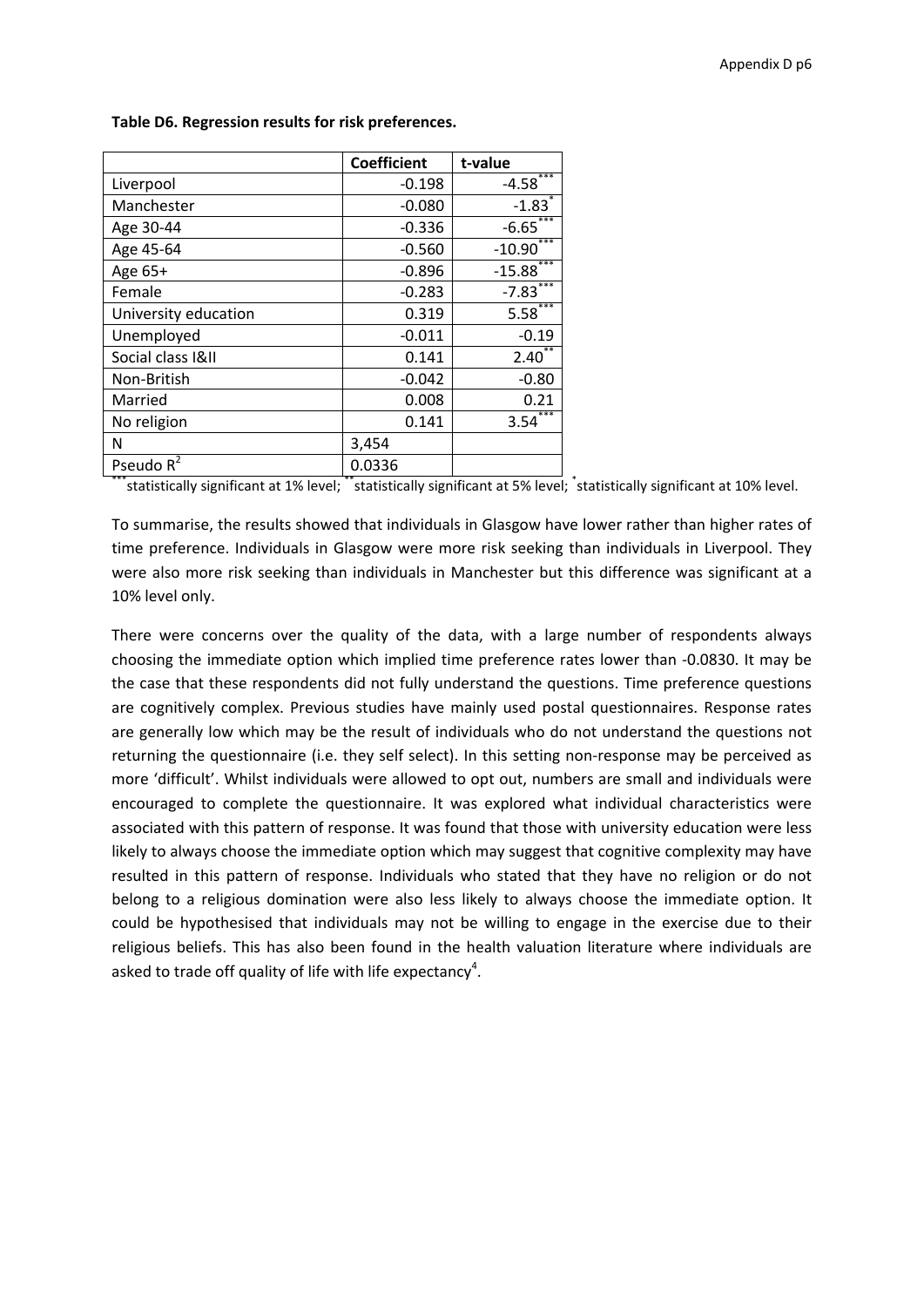# **References for Appendix D**

1. Cairns J van der Pol M. Repeated follow-up as a method for reducing non-trading behaviour in discrete choice experiments. *Social Science and Medicine* 2004;58(11):2211‐2218.

2. Cairns J, van der Pol M. The estimation of marginal time preference in a UK‐wide sample (TEMPUS) project. *Health Technology Assessment* 2000;4(1):1‐83.

3. Pol van der M, Cairns J. Negative and zero time preference for health. *Health Economics* 2000;9(2):171‐175.

4. Robinson A, Dolan P, Williams A. Valuing health status using VAS and TTO: what lies behind the numbers? *Social Science and Medicine* 1997;45(8):1289‐1297.